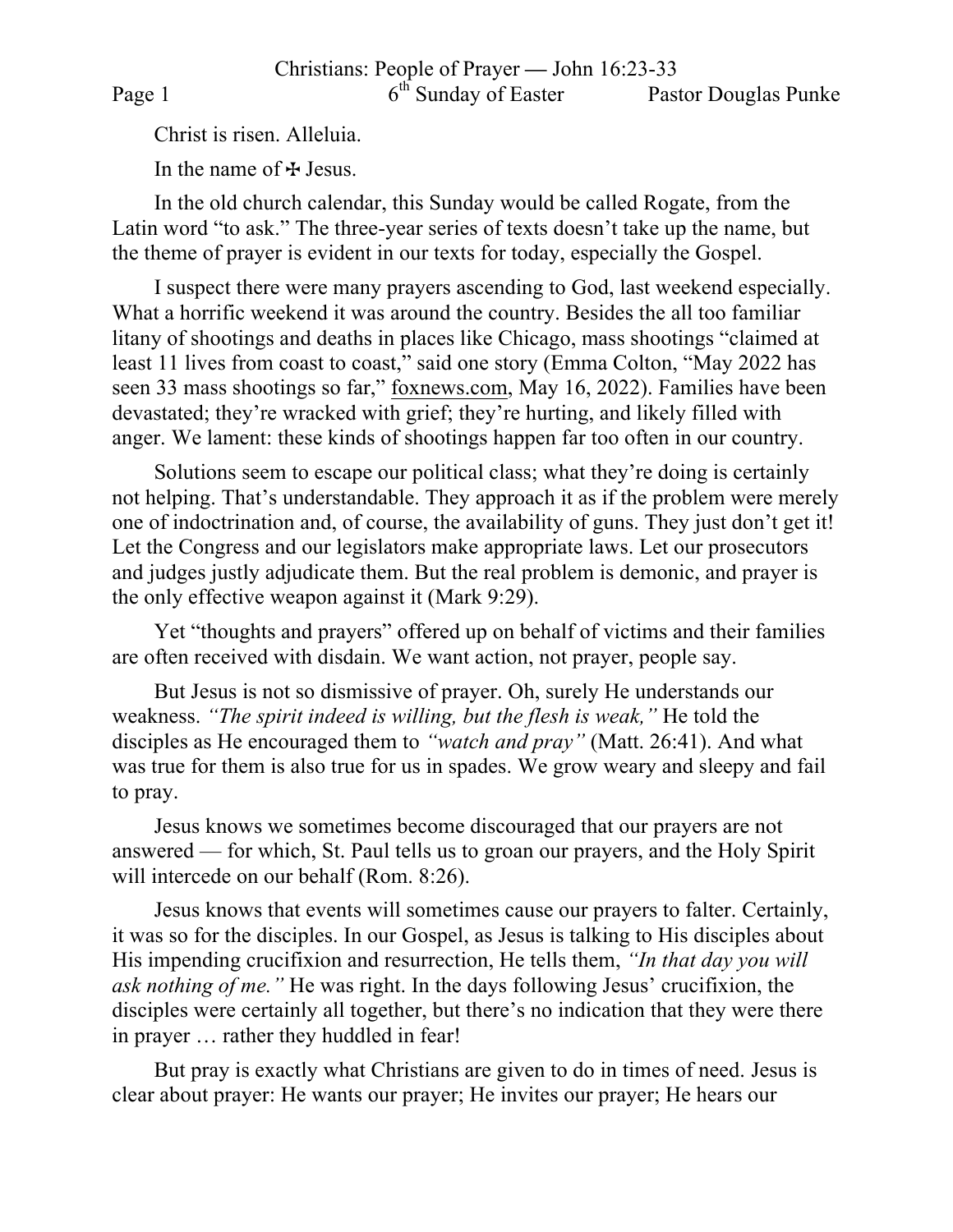## Christians: People of Prayer **—** John 16:23-33

Page 2 6<sup>th</sup> Sunday of Easter Pastor Douglas Punke

prayer; He answers our prayer. *"Ask, and you will receive, that your joy may be full."*

His brother James also calls us to pray: *"Is anyone among you suffering? Let him pray. … Let him sing praise. [that's a kind of prayer] … let [the elders] pray over [the sick man], … pray for one another, that you may be healed."* Then hear this promise: *"The prayer of a righteous person has great power as it is working"* (James 5:13-16).

So Luther echoes in the Large Catechism: It is "our duty to pray because of God's commandment" to use His name rightly: "You shall not misuse the name of the Lord your God." We are required in that commandment "to praise [His] holy name and call upon it in every need, or to pray. To call upon God's name is nothing other than to pray," Luther says (Luther, Large Catechism, Part 3 Prayer, 5). Again Luther: "prayer is not left to my will to do it or leave it undone, but it shall and must be offered at the risk of God's wrath and displeasure" (LC, 9).

But more than the commandment, Luther says, "we should be more encouraged and moved to pray because God has also added a promise and declared that it shall surely be done for us as we pray." "Call upon Me in the day of trouble; I will deliver you," God promises through the Psalmist (50:15). Jesus "says in the Gospel of St. Matthew, 'Ask, and it will be given to you; … for everyone who asks receives' (7:7–8)" (LC, 19). You heard the promises in our introit: *"Cast your burden on the LORD, and he will sustain you"*; *"I utter my complaint and moan, and he hears my voice"*; *"I call to God, and the LORD will save me."* And in John, Jesus says, *"[W]hatever you ask of the Father in my name, he will give it to you."*

Jesus reminds us here that our access to the Father is through Him. We ask the Father in Jesus' name, and this is no mere incantation tacked on the end of prayers. It's not as if, if we don't tack "in Jesus' name, I pray" onto our prayers to the Father, then they're somehow illegitimate or inappropriate; nor is it that we are asking Jesus Himself to intercede with the Father for us that He might answer our prayers. Not at all.

Jesus says, *"I do not say to you that I will ask the Father on your behalf."* We don't need to ask Jesus to be an intermediary for our prayers, and we surely don't need to pray to the blessed Virgin as an intermediary with Jesus first. To be sure, our great High Priest *"always lives to make intercession for [us]"* (Heb. 7:25), but this intercession is His constant reminder of His perfect sacrifice for us.

Thus St. Paul writes, *"Jesus our Lord, … was delivered up for our trespasses and raised for our justification. Therefore, since we have been justified by faith, we have peace with God through our Lord Jesus Christ. Through him we have also obtained access by faith into this grace in which we stand"* (Rom. 4:24–5:2).